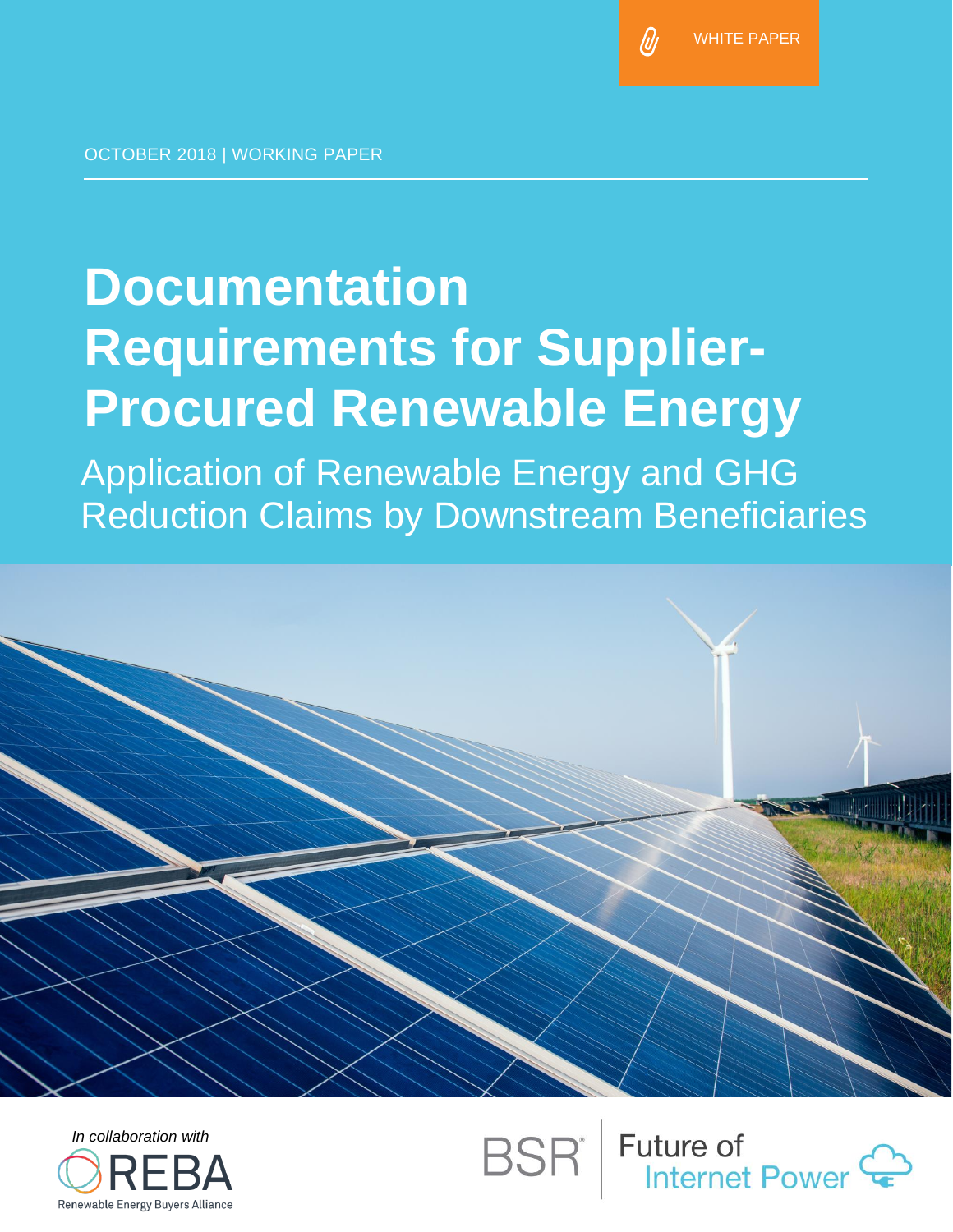## **Contents**

| <b>Abstract &amp; About Future of Internet Power</b> |                                                            | 2              |
|------------------------------------------------------|------------------------------------------------------------|----------------|
| <b>Introduction</b>                                  |                                                            | 3              |
| <b>Renewable Energy Procurement</b>                  |                                                            | 4              |
|                                                      | <b>GHG Accounting Standards Documentation Requirements</b> | 5              |
| <b>Stakeholder Findings</b>                          |                                                            | 6              |
|                                                      | <b>General Findings</b>                                    | 6              |
|                                                      | Information and Documentation                              | $\overline{7}$ |
|                                                      | Contractual Clauses for Renewable Energy Procurement       | - 8            |
|                                                      | <b>Proof of Retirement</b> 8                               |                |
|                                                      | Other <sub>9</sub>                                         |                |
| <b>Documentation Matrix</b>                          | Appendix: Renewable Energy Procurement Information and     | 10             |
| <b>Contributors and Reviewers</b>                    |                                                            | 13             |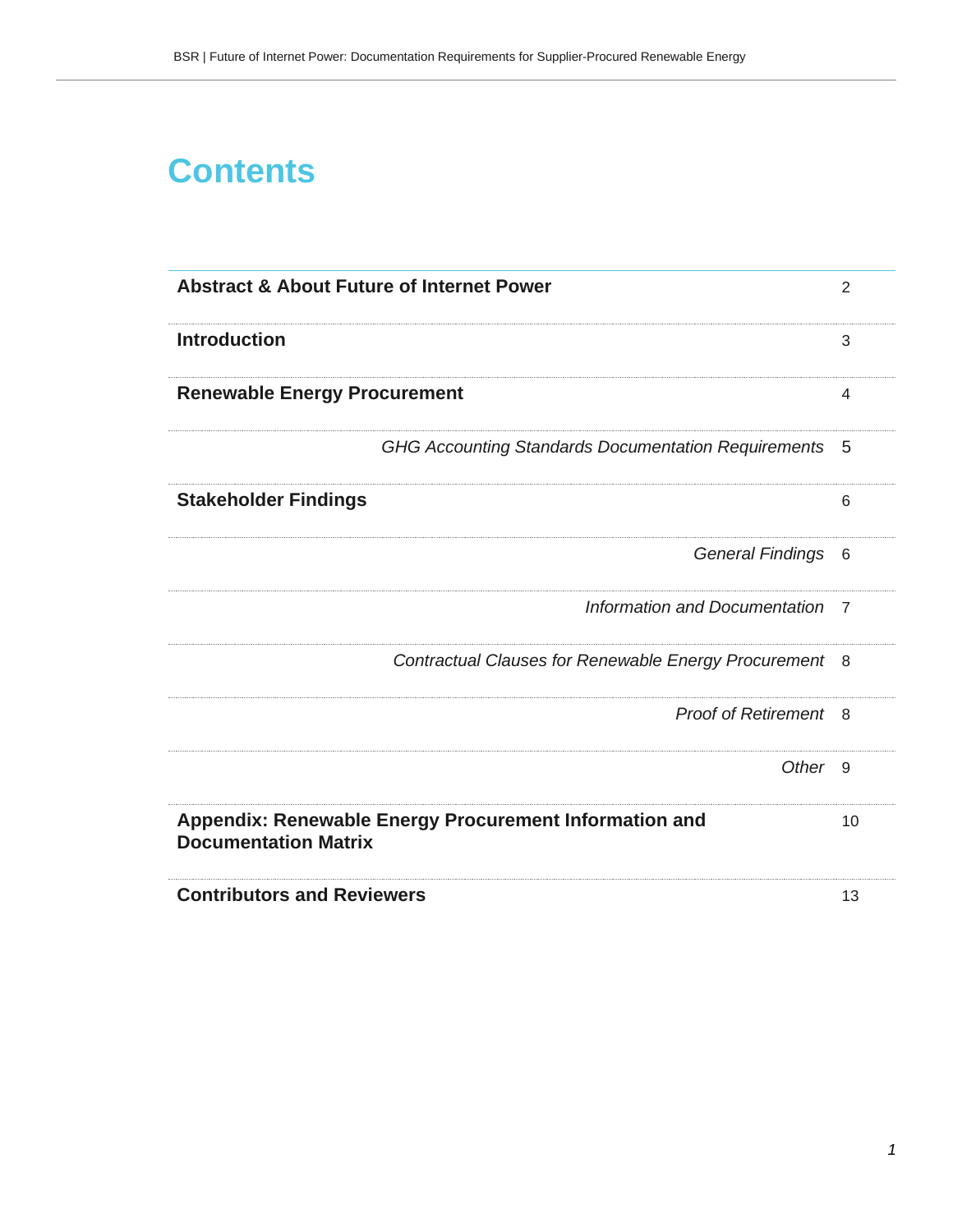## **Abstract**

This white paper outlines the information and documentation that may be required to verify co-located data center (colo) client greenhouse gas inventories as it relates to renewable energy procured by colo vendors for their data centers. The information presented represents the collective understanding of a stakeholder group that includes colo clients, colo vendors and GHG emissions verifiers convened by BSR's Future of Internet Power in 2018. While the subject of this white paper is the colo data center industry, the findings can be applied to other tenant-landlord scenarios.

## **About the Future of Internet Power**

Founded in 2012, the [Future of Internet Power](https://www.bsr.org/en/collaboration/groups/future-of-internet-power) is a group of leading companies that develop and promote best practices to maximize renewables at data centers. In 2018, Future of Internet Power members included Adobe, Akamai Technologies, Autodesk, Bank of America, CA Technologies, eBay, Facebook, Hewlett Packard Enterprise, Salesforce, Symantec, and Workday.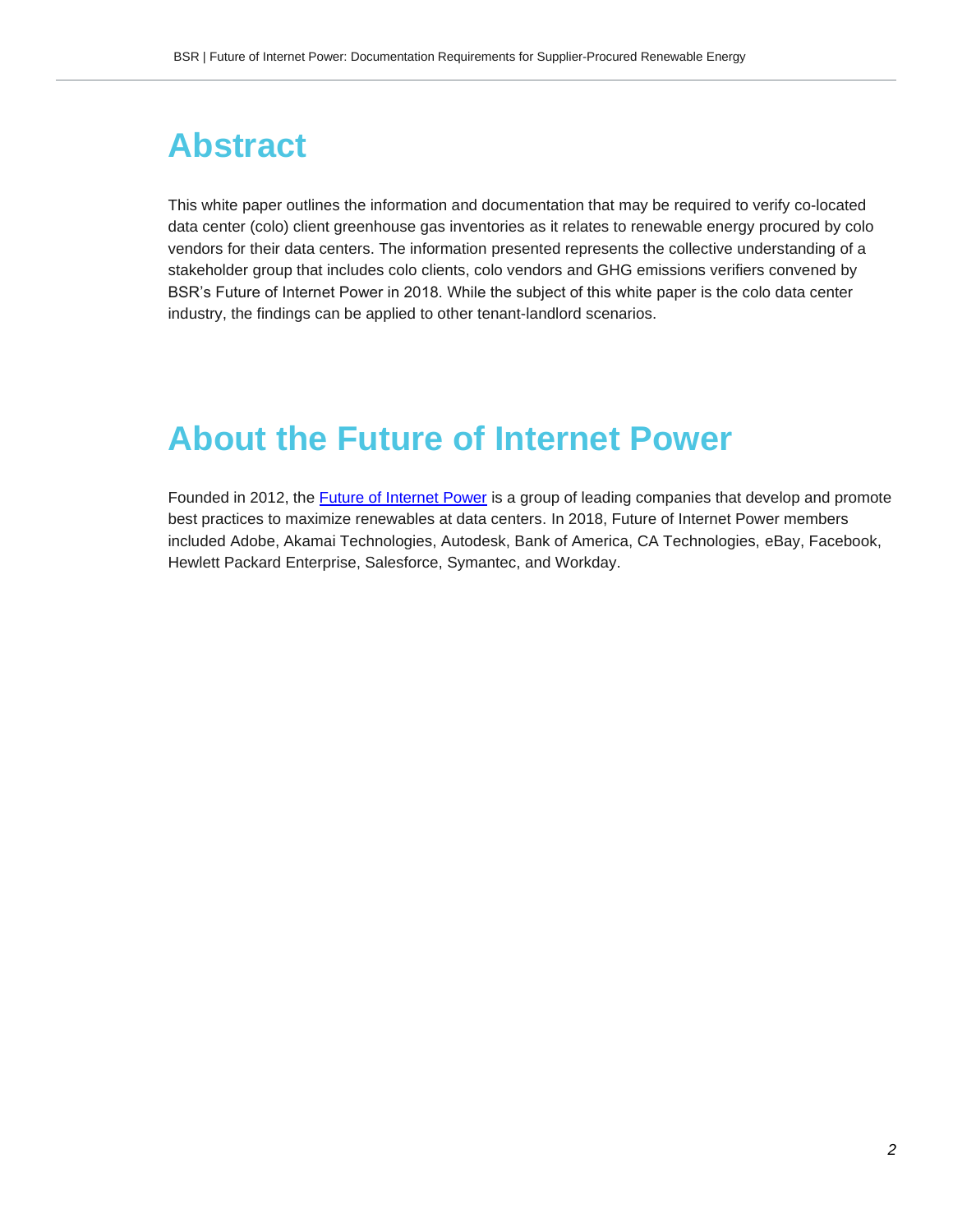## **Introduction**

This white paper focuses on the specific situation of colocation (colo) data center clients and colo vendors. However, its findings are generally applicable to most tenant-landlord scenarios. We recommend that the colo client use the white paper's findings as the basis for conversation with their GHG inventory verifier to confirm the verifier's information and documentation requirements relating to colo vendor-procured renewable energy, and with colo vendor(s) to set expectations about information and documentation that the colo client will need from the colo vendor for its colo-related GHG inventory The reader's understanding of this white paper's premise and findings requires knowledge of the [GHG](https://ghgprotocol.org/scope_2_guidance)  [Protocol Scope 2 Guidance.](https://ghgprotocol.org/scope_2_guidance)

Increasingly, large colo data center clients are setting corporate decarbonization, GHG reduction, and renewable energy goals, joining organizations such as Renewable Energy Buyers' Alliance (REBA) and BSR's Future of Internet Power (FOIP) to move towards greater renewable energy procurement. Some colo clients are extending their renewable energy and GHG reduction goals to cover their supply chain, including colocation data centers which can represent a material amount of a company's annual energy consumption. To both satisfy this demand for renewable energy from their client base, and to achieve their own sustainability goals, some colocation vendors procure renewable energy for their data center facilities.

Vendor-procurement of renewable energy for the colo vendor's data center facilities reduces the procurement burden on colo clients, who do not control energy procurement decisions for vendor facilities and facilitates the achievement of GHG reduction and/or renewable energy goals for those clients. This is because, technically, both colo vendor and client(s) can leverage the "renewable" and zero-carbon attributes of the renewable energy powering a facility. However, current standards for GHG accounting and verification do not specify what information and documentation is required in order that colo clients can legitimately account for zero-CEF (carbon emission factor) energy sources procured by their colo vendors in their verified scope 2 and scope 3 market-based emissions inventories and in their renewable energy percentage calculations.

The intent of this document is to outline how colo-vendor procured renewable energy can support colo clients' sustainability goals and, importantly to provide guidance as to the type of information and documentation that might be required by a colo client's verifier in order that colo clients can realize these benefits. The findings in this document are directly relevant to other scenarios in which a vendor (e.g. landlord) controls energy procurement decisions for a facility with one or more users (e.g. tenants).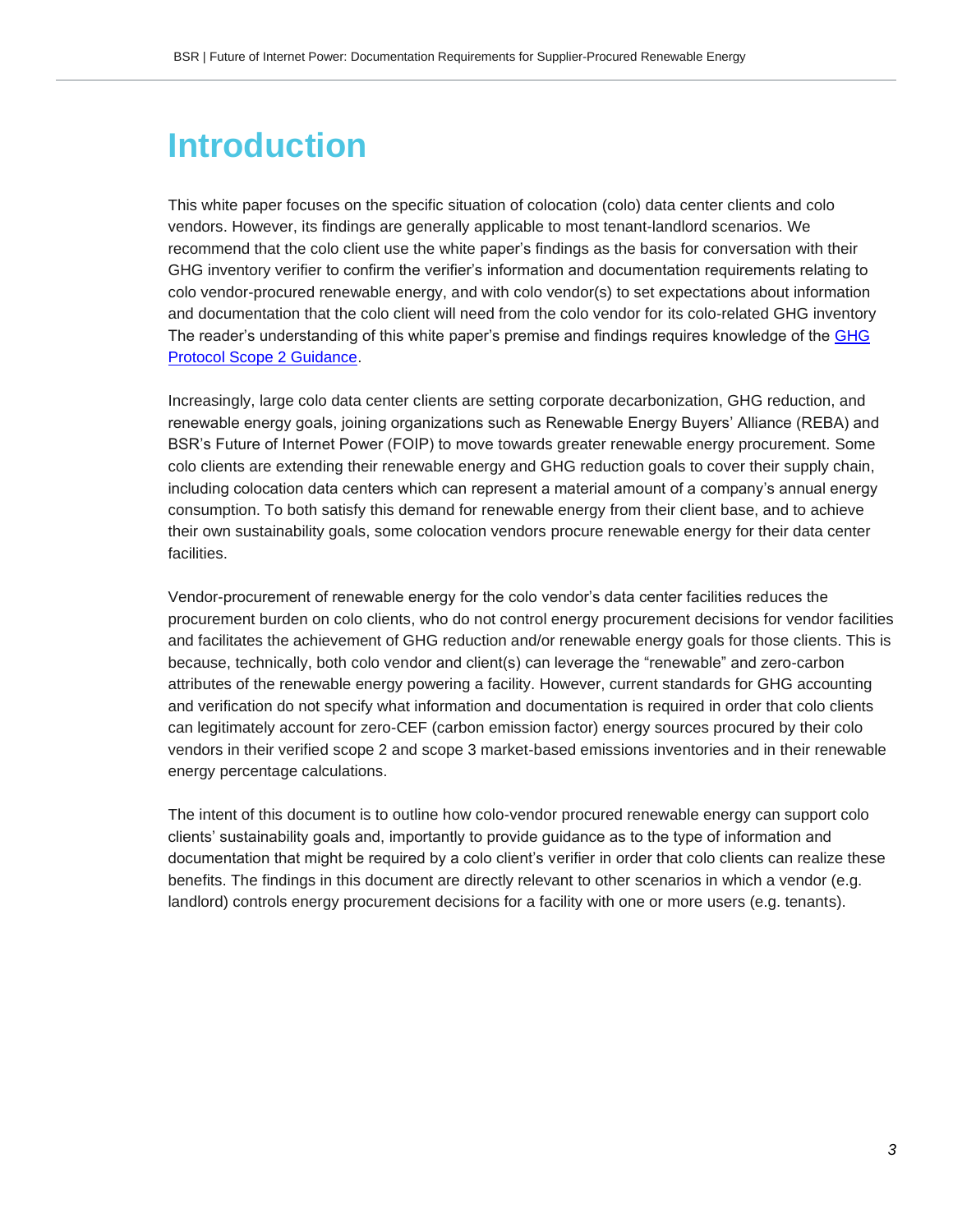## **Renewable Energy Procurement**

The diagram below shows a conceptual schematic of a simplified colo data center. The colo vendor operates the data center systems in support of colo client-owned IT systems and is the party responsible for procuring electricity for the entire facility. In most cases the colo vendor owns the relationship with the local electricity provider, and is therefore, in a better position than colo clients to procure renewable energy, whether through a utility green tariff offering, power purchase agreement (PPA) or virtual PPA, to cover the electricity consumption of its colo clients.



### Colo Data Center (simplified)

There are various means by which a colo vendor can procure renewable energy for its facility. Here we define renewable energy procurement, technically, as having ownership of and/or a contractual claim to the renewable energy certificates (REC)<sup>1</sup>, or equivalent, e.g., Guarantee of Origin (GO, RE-GO), IREC, and that those certificates are retired or cancelled using an appropriate tracking system to eliminate the possibility that the renewable energy attributes conveyed by the certificate are applied to a different megawatt hour. Procurement mechanisms include, but are not limited to unbundled RECs, power purchase agreement (PPA), sleeved PPA, virtual PPA (vPPA) or contract for differences (CFD), utility green power tariff/products, and on-site systems<sup>2</sup> . In the scenario where colo *vendors* procure renewable energy, colo *clients* are neither the owner of nor do they generally have direct claims to RECs (or equivalent). This situation introduces challenges for colo clients in developing their market-based GHG inventory in the form of securing verifiable evidence of renewable energy procured by the vendor which covers the client's consumption in a collocated data center facility.

<sup>1</sup> Henceforth, we reference "REC", but the discussion is applicable to all equivalent renewable energy contractual instruments such as Guarantee of Origin (GO, RE-GO), IREC.

<sup>&</sup>lt;sup>2</sup> In the case of on-site renewable energy generation, RECs may or may not be generated.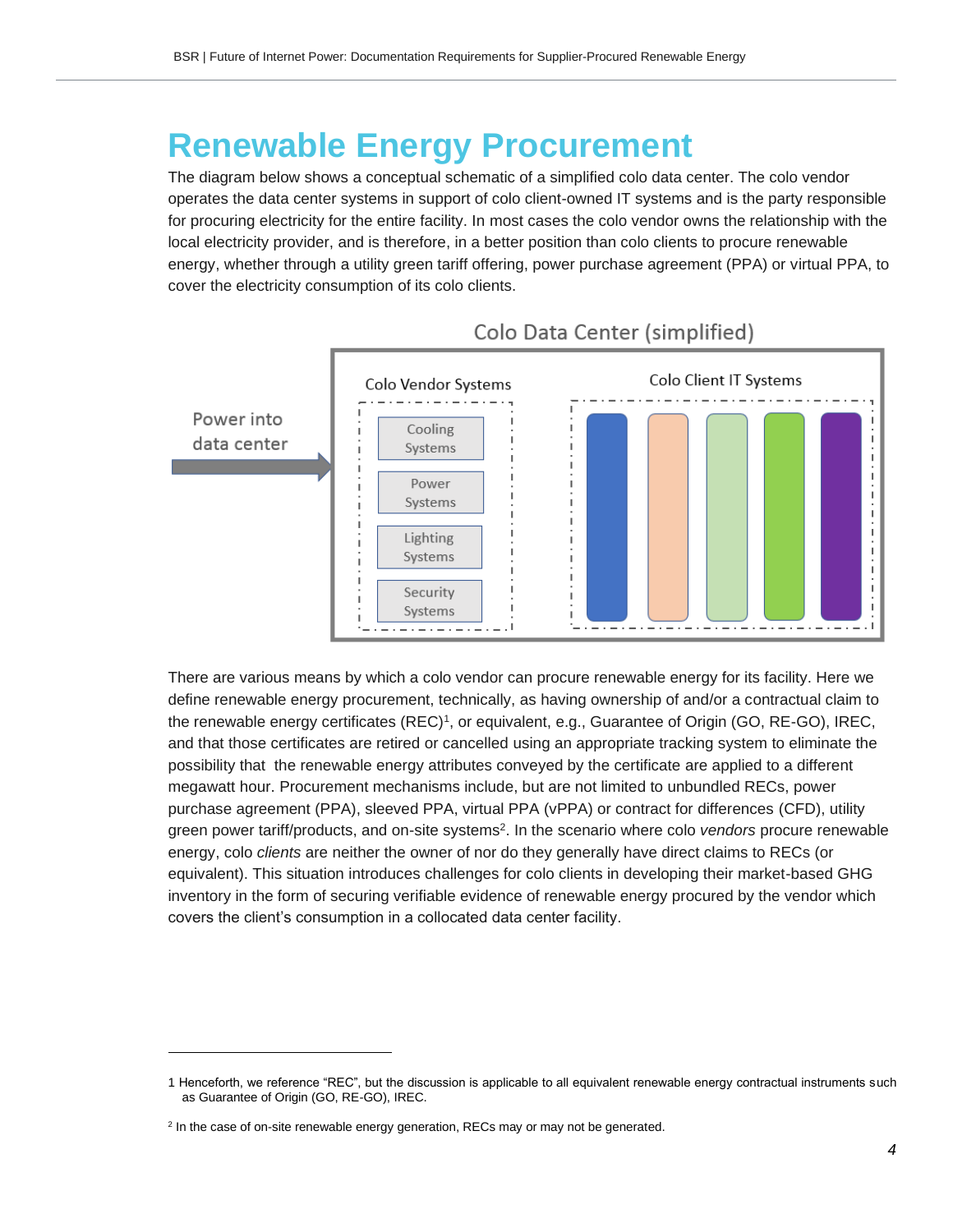### **GHG ACCOUNTING STANDARDS DOCUMENTATION REQUIREMENTS**

Section 7.5 of the WRI/WBCSD GHG Protocol – Scope 2 Guidance document sets out quality criteria for determining appropriate emission factors to apply, including in respect of contractual instruments such as RECs or equivalent in the case of renewable electricity purchases. Table 7.1 of the Scope 2 Guidance summarizes these criteria. Details for each criterion can be found in Section 7.5 of the Scope 2 Guidance. When completing the verification process, verifiers seek sufficient evidence that each of the applicable quality criteria are met by their client's GHG inventory and supporting documentation.

#### **Table 7.1 Scope 2 Quality Criteria**

Further explanation on select Scope 2 Quality Criteria can be found in Section 7.5.

#### All contractual instruments used in the market-based method for scope 2 accounting shall:

- 1. Convey the direct GHG emission rate attribute associated with the unit of electricity produced.
- 2. Be the only instruments that carry the GHG emission rate attribute claim associated with that quantity of electricity generation.
- 3. Be tracked and redeemed, retired, or canceled by or on behalf of the reporting entity.
- 4. Be issued and redeemed as close as possible to the period of energy consumption to which the instrument is applied.
- 5. Be sourced from the same market in which the reporting entity's electricity-consuming operations are located and to which the instrument is applied.

#### In addition, utility-specific emission factors shall:

6. Be calculated based on delivered electricity, incorporating certificates sourced and retired on behalf of its customers. Electricity from renewable facilities for which the attributes have been sold off (via contracts or certificates) shall be characterized as having the GHG attributes of the residual mix in the utility or supplier-specific emission factor.

#### In addition, companies purchasing electricity directly from generators or consuming on-site generation shall:

7. Ensure all contractual instruments conveying emissions claims be transferred to the reporting entity only. No other instruments that convey this claim to another end user shall be issued for the contracted electricity. The electricity from the facility **shall not** carry the GHG emission rate claim for use by a utility, for example, for the purpose of delivery and use claims.

#### Finally, to use any contractual instrument in the market-based method requires that:

8. An adjusted, residual mix characterizing the GHG intensity of unclaimed or publicly shared electricity shall be made available for consumer scope 2 calculations, or its absence shall be disclosed by the reporting entity.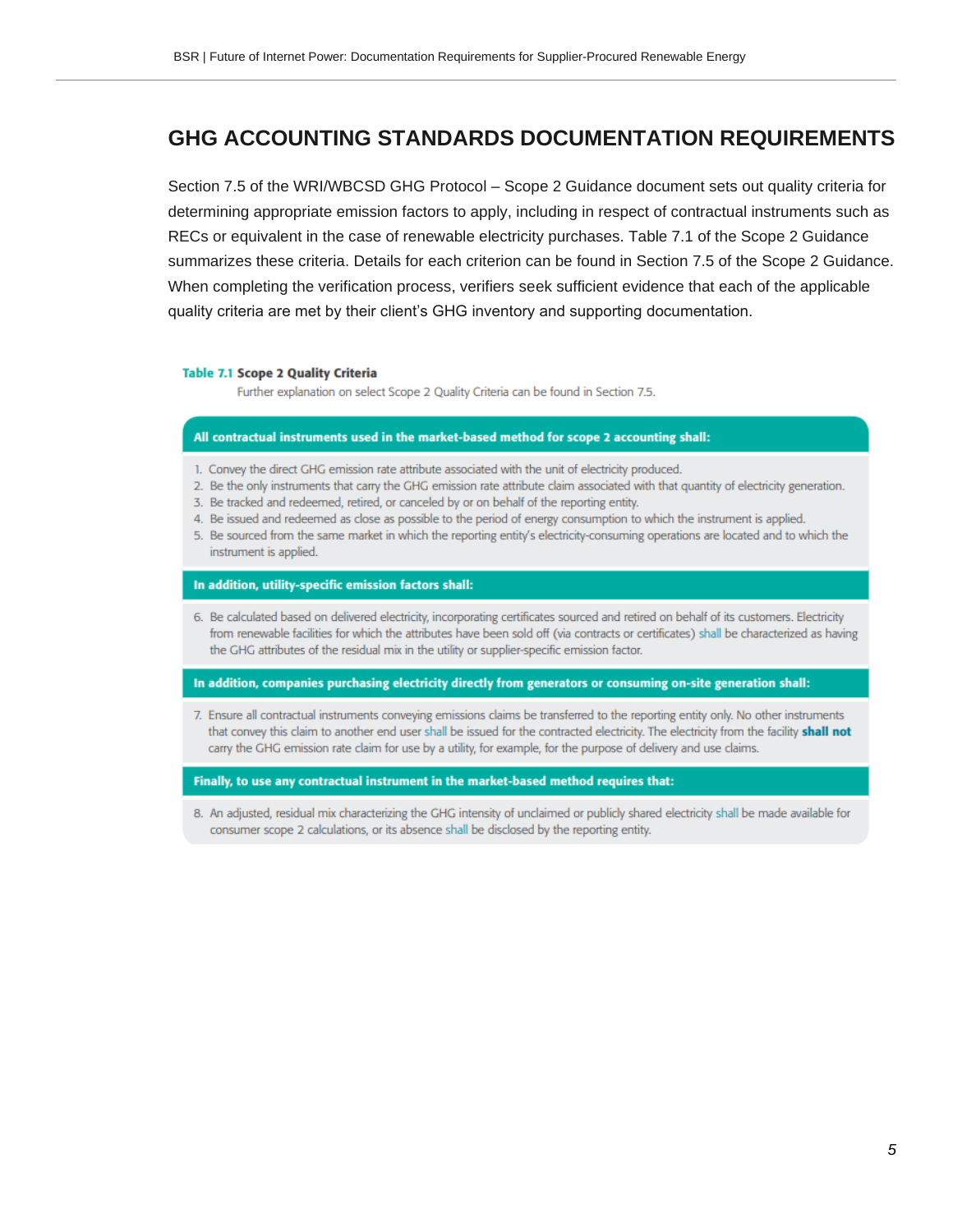## **Stakeholder Findings**

The section below summarizes the findings of the stakeholder group consisting of colo clients, colo vendors and GHG emissions reporting verifiers with experience with verification of data center-related GHG inventories, about what information and documentation would likely need to be provided by colo clients to their verifiers to validate their market-based GHG inventory accounting of colo vendor-procured renewable energy.

These findings are based on the group's collective understanding and interpretation of the Scope 2 Quality Criteria about what information and evidentiary documentation should and/or could be provided by colo clients to their verifiers. This information and documentation will vary somewhat depending on the level of verification sought by the colo client and the renewable energy procurement mechanism(s) used by the colo vendor. The materiality of a client's colo data center energy use relative to their total energy use may also factor into what information and documentation is required. Ultimately, what is required will be at the discretion of a colo client's verifier. Furthermore, the colo vendor may or may not be able or willing to provide all requested information and documentation to a colo client. If the colo vendor is unable or unwilling to provide the information and documentation required by the colo client's verifier, the client may not be able to apply a zero-carbon emission factor rate to its market-based GHG inventory, potentially negating the value of the colo vendor-procured renewable energy to the colo client.

### **GENERAL FINDINGS**

The following provide general findings regarding information and documentation relating to colo vendorprocured renewable energy.

- » Verifiers would need to be confident that the Scope 2 quality criteria are met and would treat the colo vendor's renewable energy purchase as they would a direct renewable energy purchase by the colo client in terms of documentary evidence requested. A written attestation about the renewable energy purchase from the colo vendor without supporting documentation would not be sufficient.
- » The level of scrutiny of the quality and extent of the information and documentation required would be a function of the level of verification being provided, e.g., limited versus reasonable, and the materiality of the colo client's renewable energy procurement relative to the client's total, organizational level electricity consumption. Materiality, in this case, is an assessment of the importance and relevance of a colo client's data center energy use relative to the client's organizational level energy use. If the assessment is one of "not material" then no evidentiary documentation is required unless requested by the verifier.
- » A written attestation by a colo vendor's verifier regarding the existence and quality of required information and documentation may be sufficient, in lieu of providing individual information and documentation outlined in items 9-16 below, if the level of verification sought by a client is the same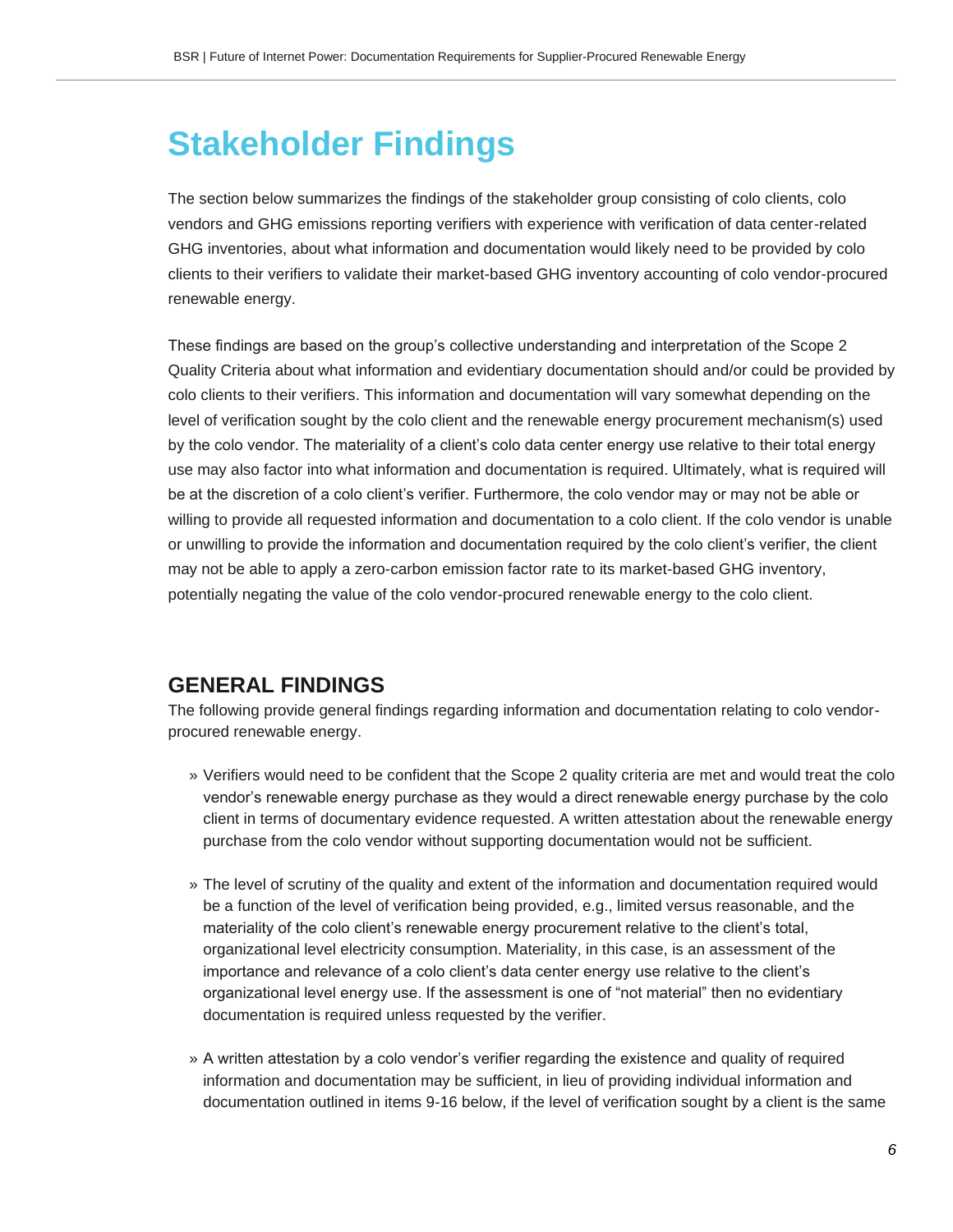or lower than the verification obtained by the colo vendor. Such an attestation could potentially be provided as part of a colo vendor's ISO 50001 certification.

- » The information and documentation requirements will be more straightforward if a facility's electricity consumption is covered by a single type of renewable energy procurement, e.g., a PPA, rather than a mix, and when the renewable energy procured covers 100% of a facility's annual electricity consumption.
- » Demonstrating 100% coverage at a facility level may be more challenging to prove if renewable energy procurement is executed at the corporate level to cover multiple facilities rather than on a facility-by-facility basis.
- » The colo client should only claim renewable energy consumption and a zero-emission factor associated with colo facility operations where the client's energy use for colo operations is included in the colo client's GHG inventory boundary/ies, i.e., Scope 2 and/or Scope 3.
- » Colo client should avoid claiming more renewable energy from a colo facility than the colo client uses at that facility either directly (IT hardware use) or indirectly (e.g. data center HVAC use). As a check, a colo client should multiply its colo electricity that it includes in its inventory by the colo vendor's documented percent renewable energy. For example, if a colo vendor procures renewable energy that covers 50% of the facility's electricity usage for the entire year, to be evenly distributed across all users of the facility and the colo client's electricity usage for the year was 10,000 MWH, then it can claim that  $50\% \times 10,000$  MWH =  $5,000$  MWH was renewable energy powered for that year.
- » It is legitimate for a colo client to contract with a colo vendor for renewable energy procurement at a specific percent coverage for the colo client, that exceeds the data center's percent renewable energy coverage. For example, a colo client's data center electricity consumption could represent 10% of the facility's total electricity usage. The colo vendor could procure renewable energy that covers just 10% of the facility's electricity usage and apportion 100% of that renewable energy to that colo client, leaving zero percent for the other clients.

### **INFORMATION AND DOCUMENTATION** *Renewable Energy Coverage*

- » A written attestation from the colo vendor that the renewable energy covers 100% of the facility's electricity usage should be sufficient, without needing to show the total electricity usage for the facility (often confidential information). Some verifiers may require documentation of total colo vendor renewable energy purchases and total colo facility electricity consumption to substantiate the claimed percentage, whether 100% or less than 100%.
- » If the renewable energy coverage is less than 100% of the data center's annual electricity usage, then evidence of allocation of the renewable energy to the data center's electricity usage and colo clients' IT usage, must be documented, to negate double counting. If the coverage is evenly split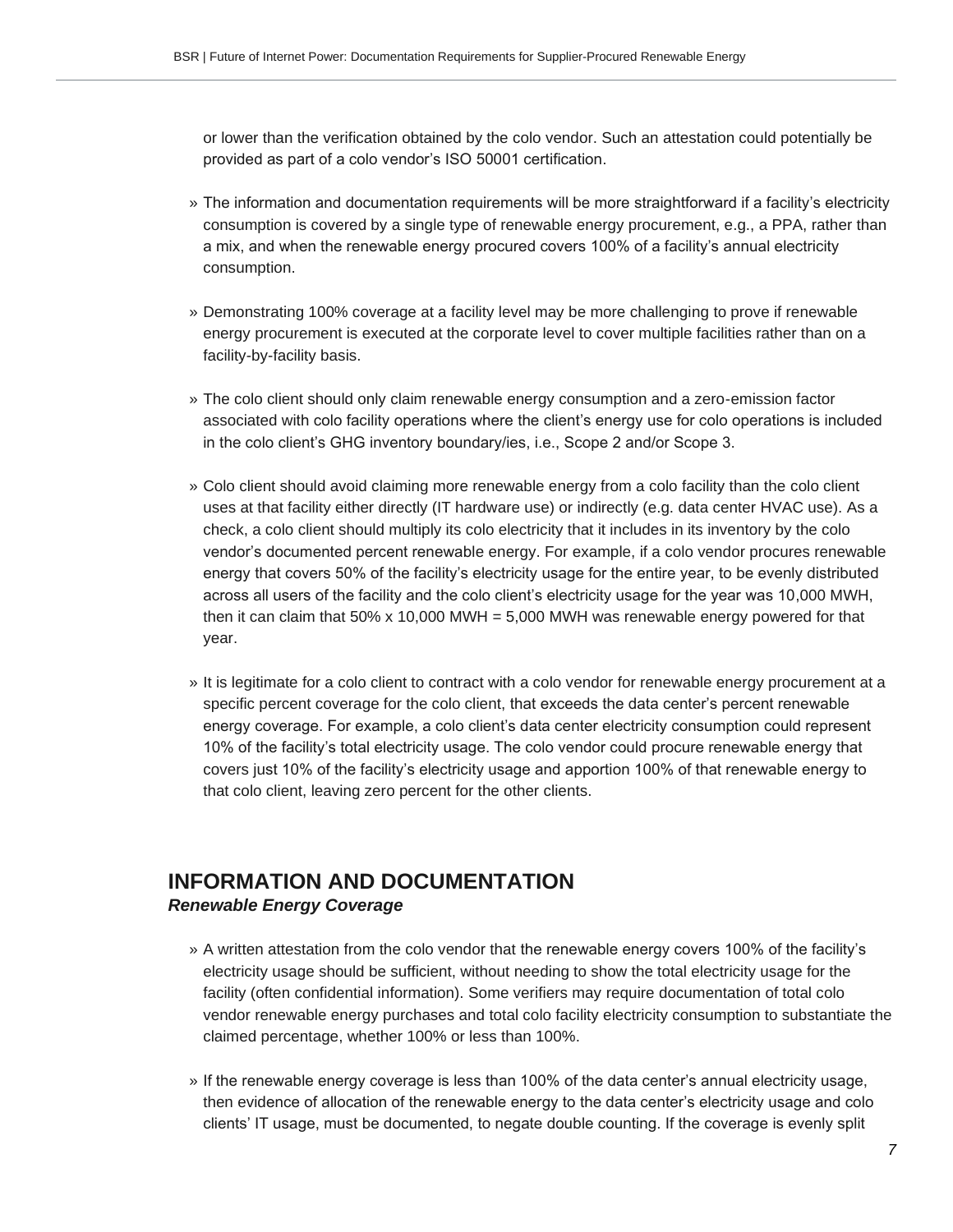among the facility's data center operations and colo clients' IT operations, e.g., everyone gets 40%, this documentation could be in the form of an attestation such as discussed in item 8 above. Contractual agreements with colo clients to procure renewable energy on their behalf may mean that those colo clients get a higher percentage of the renewable energy than other colo clients. For example, 100% of the renewable energy procured is allocated to colo clients with a contractual obligation, and 0% to those colo clients without a contractual obligation.

### **CONTRACTUAL CLAUSES FOR RENEWABLE ENERGY PROCUREMENT**

These items address situations in which the colo vendor has a contractual agreement with the colo client, electricity supplier, or a REC broker for renewable energy procurement.

- » It is recommended that colo vendors and clients contractually agree in writing that renewable energy will be procured to cover the client's energy consumption at a specific facility or set of facilities in accordance with the scope 2 quality criteria. However, a verifier would still require evidentiary documentation that the renewable procurement has taken place in accordance with these criteria including, but not limited to, renewable energy percent coverage and quantity, coverage period, proof of REC ownership and retirement, facility address and the CEF of the renewable energy supplied.
- » An unbundled REC contract generally comes with documentation from the REC supplier or broker that would likely be sufficient if it includes the following: 1) receiving facility, 2) specific MWh amount (# of RECs), 3) vintage, 4) coverage period, 5) renewable energy source/type 6) region (e.g., PJM, national), 7) Green-e certification or similar (proof of quality), 8) percent coverage and 9) proof of retirement. If the documentation doesn't include percent coverage for the facility's electricity consumption by the REC purchase, there will need to be additional proof of this as it relates to a specific colo client, for example, the facility's annual electricity consumption so that a percent coverage can be determined, or an attestation by the colo vendor.

### **PROOF OF RETIREMENT**

Until RECs are retired, to prevent resale, a zero CEF cannot be applied. In the absence of a contractual agreement described in items 10 and 11 above, the following documentation about proof of retirement would be required.

» The colo vendor should provide proof of retirement of RECs (or equivalent). In addition, for a facility with less than 100% coverage, there may be a need for the colo vendor to show that RECs have been retired on behalf of specific colo clients, even if the renewable energy is evenly shared among the data center and all the colo clients.

Tracking systems provide a mechanism to show chain of custody and disposition of RECs. Demonstration of the final ownership and disposition (i.e., retired) of the RECs may be necessary.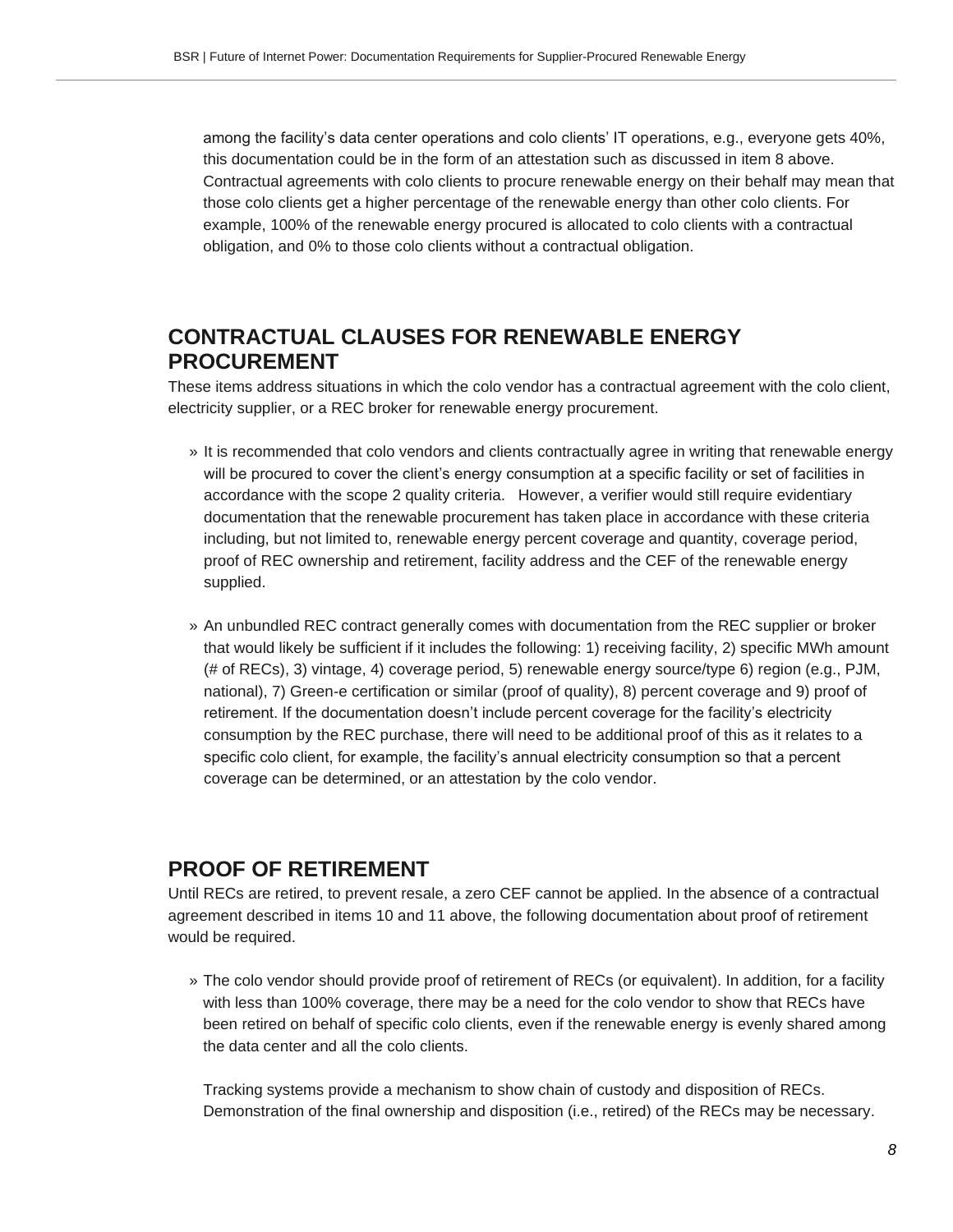### **OTHER**

While not directly related to renewable energy procurement and documentation, the following items are recommended information for colo vendors to provide to colo clients. This information can aid in the colo client's ability to estimate electricity consumption associated with its IT operations and associated colo data center operations. Where the facility's renewable energy coverage is less than 100%, the information will help with calculating market-based GHG emissions. Provision of this information should not be an undue burden to the colo vendor, as these items would be the same for all colo clients in a facility.

- » The reader should reference BSR FOIP's white paper [GHG Emissions Accounting, Renewable](https://www.bsr.org/reports/BSR_Future_of_Internet_Power_GHG_Emissions_Report.pdf)  [Energy Purchases and Zero-Carbon Reporting](https://www.bsr.org/reports/BSR_Future_of_Internet_Power_GHG_Emissions_Report.pdf) regarding recommendations for scope categorization of colo data center-related GHG emissions.
- » The colo vendor should provide the facility's Power Usage Effectiveness (PUE) to enable the colo client to calculate the electricity consumption, distinguish between data center and IT equipment electricity consumption, and quantify scope 2 and scope 3 emissions. Disclosure of a facility's PUE to colo clients is a component of the FOIP Corporate Colocation and Cloud Renewable Energy Buyers' Principles, to support data transparency and energy and GHG accounting accuracy.
- » Where available from the electricity supplier, the colo vendor should provide the delivered electricity carbon emission factor.

The Renewable Energy Procurement Information and Documentation Matrix attempts to summarize the various information and evidentiary documentation that may be required by a colo client's verifier for different types of procurement mechanisms, as described in items 1-15 above. The requirement is at the discretion of the colo client's verifier.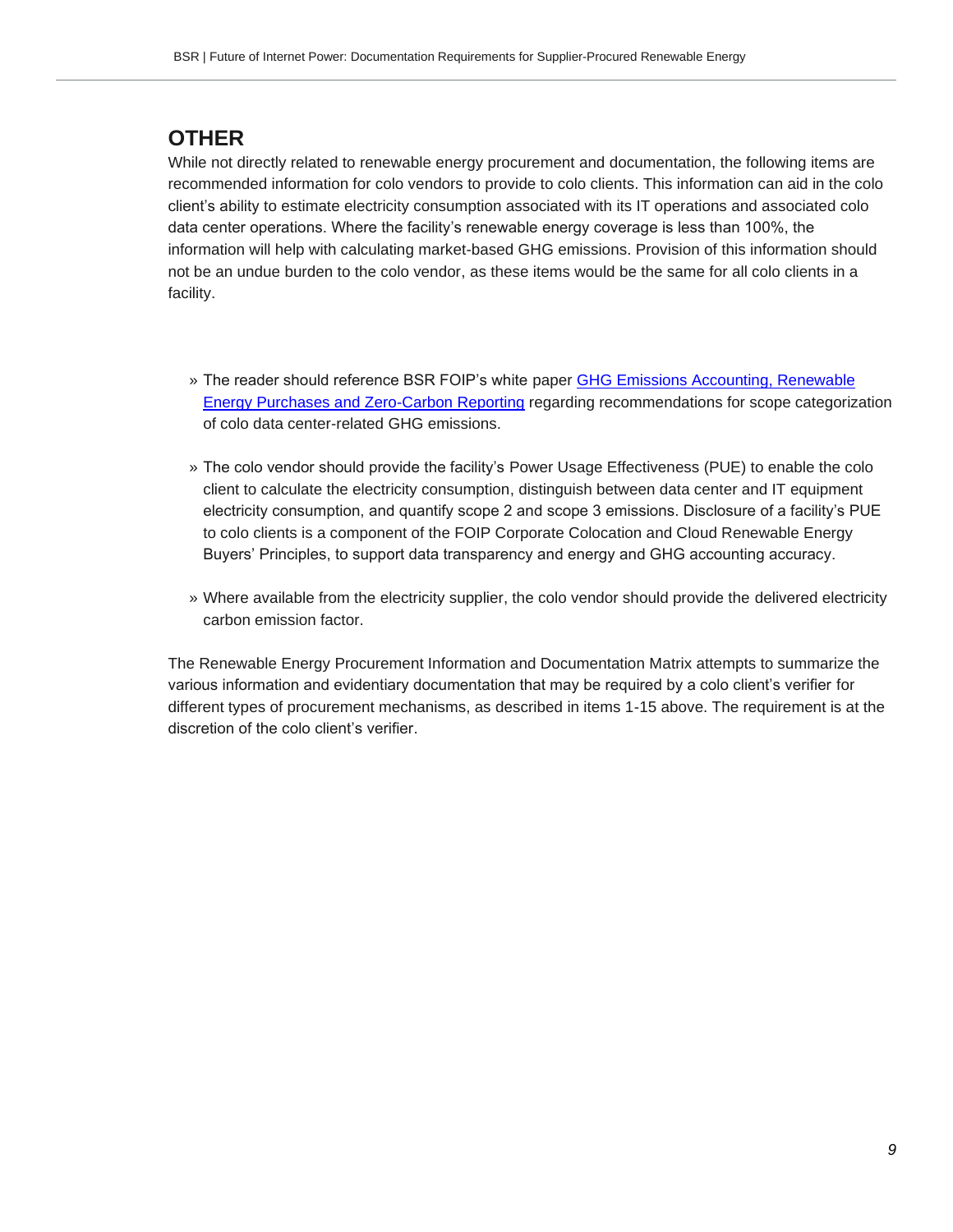### **APPENDIX: RENEWABLE ENERGY PROCUREMENT INFORMATION AND DOCUMENTATION MATRIX**

*This matrix attempts to summarize the various information and evidentiary documentation that may be required by a colo client's verifier for different types of procurement mechanisms, as described in items 1-15 above. The requirement is at the discretion of the colo client's verifier.*

| <b>Unbundled RECs</b>                                                                                                                                                         | <b>Off-Site Generation</b>                                                                                   |                                                                                                     | <b>On-Site Generation</b>                                                                                                  |                                                                                                                                                                |                                                                                              |
|-------------------------------------------------------------------------------------------------------------------------------------------------------------------------------|--------------------------------------------------------------------------------------------------------------|-----------------------------------------------------------------------------------------------------|----------------------------------------------------------------------------------------------------------------------------|----------------------------------------------------------------------------------------------------------------------------------------------------------------|----------------------------------------------------------------------------------------------|
|                                                                                                                                                                               | <b>PPA / Sleeved</b><br><b>PPA</b>                                                                           | <b>Virtual PPA</b>                                                                                  | <b>Green Power</b><br><b>Tariff</b>                                                                                        | <b>RECs</b><br><b>Generated</b>                                                                                                                                | <b>No RECs</b><br><b>Generated</b>                                                           |
| <b>Documentation Type</b>                                                                                                                                                     |                                                                                                              |                                                                                                     |                                                                                                                            |                                                                                                                                                                |                                                                                              |
| Attestation from colo vendor verifier confirming renewable energy procurement for identified facilities at a specified coverage<br>using a specific procurement mechanism(s). |                                                                                                              |                                                                                                     |                                                                                                                            |                                                                                                                                                                |                                                                                              |
| Contract with REC                                                                                                                                                             |                                                                                                              |                                                                                                     | Contract with                                                                                                              |                                                                                                                                                                |                                                                                              |
| supplier / broker                                                                                                                                                             |                                                                                                              |                                                                                                     | facility electricity                                                                                                       |                                                                                                                                                                |                                                                                              |
|                                                                                                                                                                               |                                                                                                              |                                                                                                     | supplier                                                                                                                   |                                                                                                                                                                |                                                                                              |
| Contract with colo client for renewable energy procurement                                                                                                                    |                                                                                                              |                                                                                                     |                                                                                                                            |                                                                                                                                                                |                                                                                              |
|                                                                                                                                                                               |                                                                                                              |                                                                                                     |                                                                                                                            |                                                                                                                                                                |                                                                                              |
|                                                                                                                                                                               |                                                                                                              |                                                                                                     |                                                                                                                            |                                                                                                                                                                | Example:<br>Document from                                                                    |
|                                                                                                                                                                               |                                                                                                              |                                                                                                     |                                                                                                                            |                                                                                                                                                                |                                                                                              |
|                                                                                                                                                                               |                                                                                                              |                                                                                                     |                                                                                                                            |                                                                                                                                                                | colo vendor re %,                                                                            |
|                                                                                                                                                                               |                                                                                                              |                                                                                                     |                                                                                                                            |                                                                                                                                                                | or facility's annual                                                                         |
|                                                                                                                                                                               |                                                                                                              |                                                                                                     |                                                                                                                            |                                                                                                                                                                | <b>MWH</b>                                                                                   |
|                                                                                                                                                                               |                                                                                                              |                                                                                                     |                                                                                                                            |                                                                                                                                                                | consumption                                                                                  |
|                                                                                                                                                                               |                                                                                                              |                                                                                                     |                                                                                                                            |                                                                                                                                                                |                                                                                              |
|                                                                                                                                                                               |                                                                                                              |                                                                                                     |                                                                                                                            |                                                                                                                                                                |                                                                                              |
|                                                                                                                                                                               |                                                                                                              |                                                                                                     |                                                                                                                            |                                                                                                                                                                |                                                                                              |
|                                                                                                                                                                               |                                                                                                              |                                                                                                     |                                                                                                                            |                                                                                                                                                                |                                                                                              |
|                                                                                                                                                                               | Example:<br>Document from REC<br>provider or colo<br>vendor re %, or<br>facility's annual MWH<br>consumption | Example:<br>Document from<br>colo vendor re %,<br>or facility's annual<br><b>MWH</b><br>consumption | Example:<br>Attestation from<br>colo vendor re %,<br>or facility's annual<br><b>MWH</b><br>consumption and<br>REC coverage | Example:<br>Electricity supplier<br>contract; if less<br>than 100%,<br>document from<br>colo vendor re %,<br>or facility's annual<br><b>MWH</b><br>consumption | Example:<br>Document from<br>colo vendor re<br>%, or facility's<br>annual MWH<br>consumption |

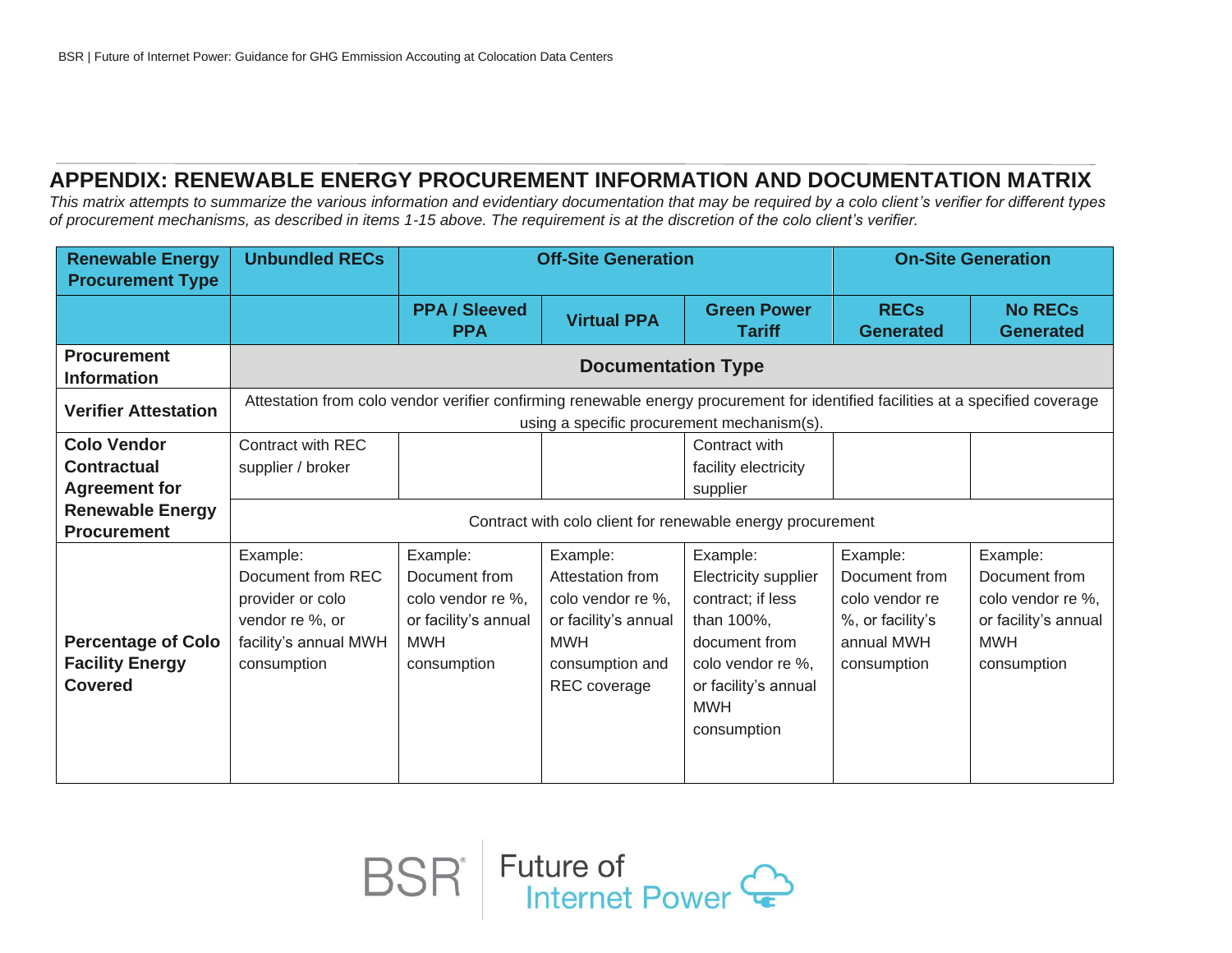| <b>Renewable Energy</b><br><b>Procurement Type</b>                                                                                                                                                                                                   | <b>Unbundled RECs</b>                                                                                       | <b>Off-Site Generation</b>                                                                                                                                                     |                                                                                                                                                                                | <b>On-Site Generation</b>                                                                                     |                                                                                                               |                                                                                                                                                                                    |
|------------------------------------------------------------------------------------------------------------------------------------------------------------------------------------------------------------------------------------------------------|-------------------------------------------------------------------------------------------------------------|--------------------------------------------------------------------------------------------------------------------------------------------------------------------------------|--------------------------------------------------------------------------------------------------------------------------------------------------------------------------------|---------------------------------------------------------------------------------------------------------------|---------------------------------------------------------------------------------------------------------------|------------------------------------------------------------------------------------------------------------------------------------------------------------------------------------|
|                                                                                                                                                                                                                                                      |                                                                                                             | <b>PPA / Sleeved</b><br><b>PPA</b>                                                                                                                                             | <b>Virtual PPA</b>                                                                                                                                                             | <b>Green Power</b><br><b>Tariff</b>                                                                           | <b>RECs</b><br><b>Generated</b>                                                                               | <b>No RECs</b><br><b>Generated</b>                                                                                                                                                 |
| <b>Procurement</b><br><b>Information</b>                                                                                                                                                                                                             | <b>Documentation Type</b>                                                                                   |                                                                                                                                                                                |                                                                                                                                                                                |                                                                                                               |                                                                                                               |                                                                                                                                                                                    |
| <b>REC/GO</b><br><b>Ownership by Colo</b>                                                                                                                                                                                                            | Document from REC<br>provider                                                                               | PPA contract<br>terms                                                                                                                                                          | vPPA contract<br>terms                                                                                                                                                         | Electricity supplier<br>contract terms;<br>invoice                                                            | Tracking system;<br>Green-e<br>certification                                                                  | N/A                                                                                                                                                                                |
| <b>Allocation of RE/</b><br><b>REC/ GO to client if</b><br><100% (and if<br>different than %<br>coverage stated above)<br>Requires that client has<br>specifically contracted with<br>colo to procure renewable<br>energy. Allocation ≠<br>transfer. | Attestation from colo<br>vendor about<br>allocation of RECs<br>(ideally stipulated in a<br>contract clause) | Attestation from<br>colo vendor about<br>allocation of<br><b>RECs</b> (ideally<br>stipulated in a<br>contract clause);<br>tracking system<br>retirement on<br>behalf of client | Attestation from<br>colo vendor about<br>allocation of<br><b>RECs</b> (ideally<br>stipulated in a<br>contract clause);<br>tracking system<br>retirement on<br>behalf of client | Attestation from<br>colo vendor about<br>allocation of RECs<br>(ideally stipulated<br>in a contract<br>clause | Attestation from<br>colo vendor<br>about allocation<br>of RECs (ideally<br>stipulated in a<br>contract clause | Likely not<br>allowed; RE<br>should be<br>reflected ine<br>facility's effective<br>CEF based on<br>behind-the-meter<br>generation and<br>consumption<br>versus grid<br>consumption |
| <b>Generation (REC/</b><br>GO) Vintage                                                                                                                                                                                                               | Document from REC<br>provider                                                                               | Tracking system<br>ledger                                                                                                                                                      | Tracking system<br>ledger                                                                                                                                                      | Not required                                                                                                  | Tracking system<br>ledger; Green-e<br>certification                                                           |                                                                                                                                                                                    |
| <b>REC/GO Serial</b><br>Number(s)                                                                                                                                                                                                                    | Document from REC<br>supplier/broker (not<br>required if<br>documentation states<br>% coverage)             | Tracking system                                                                                                                                                                | Tracking system                                                                                                                                                                | Not required                                                                                                  | Tracking system;<br>Green-e<br>certification                                                                  | N/A                                                                                                                                                                                |
| <b>Evidence of</b><br><b>Retirement /</b><br><b>Cancellation</b>                                                                                                                                                                                     | Document from REC<br>supplier/broker                                                                        | Tracking system;<br>Green-e<br>certification                                                                                                                                   | Tracking system;<br>Green-e<br>certification                                                                                                                                   | Not required                                                                                                  | Tracking system;<br>Green-e<br>certification                                                                  | N/A                                                                                                                                                                                |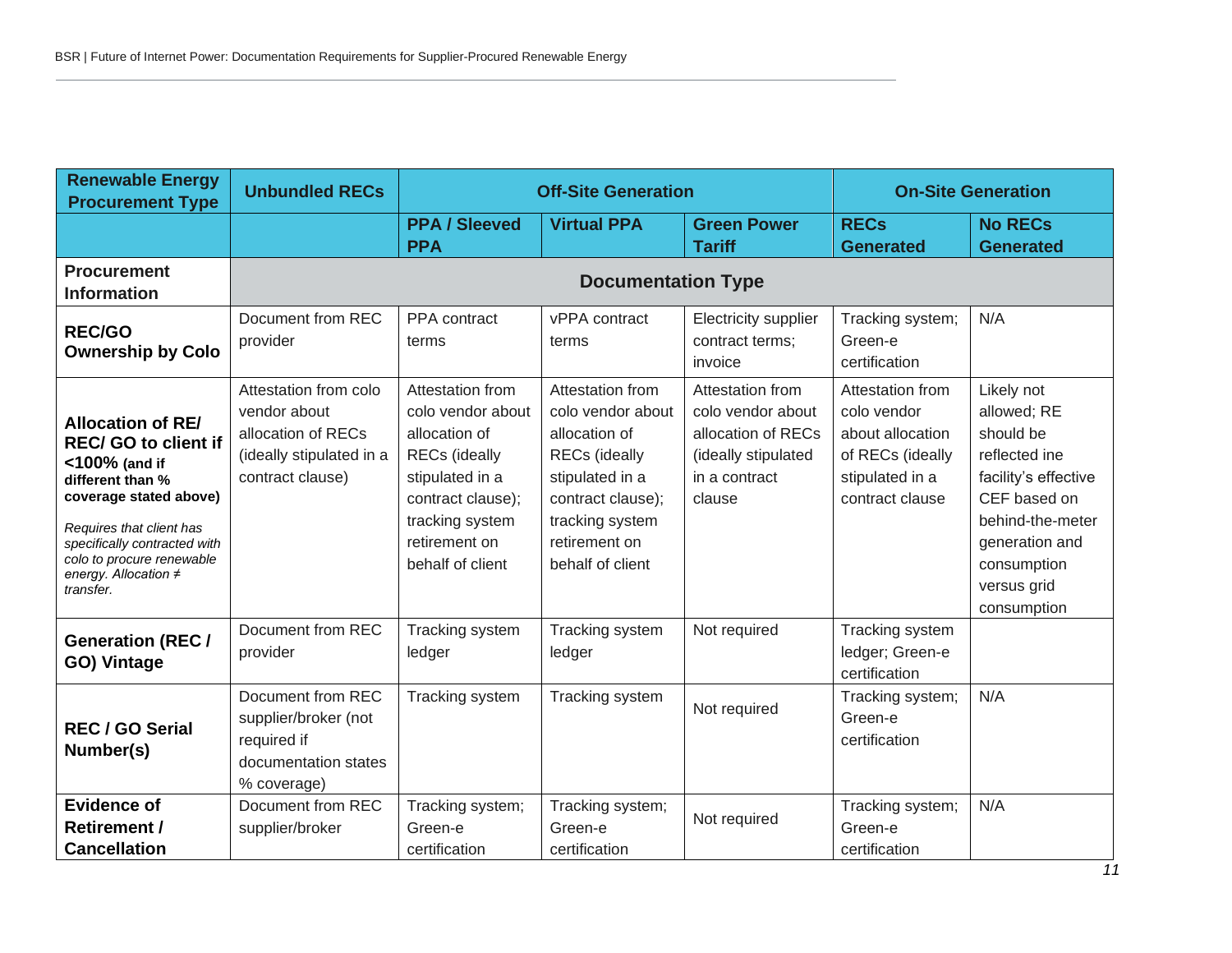| <b>Renewable Energy</b><br><b>Procurement Type</b>                                                                        | <b>Unbundled RECs</b>                   | <b>Off-Site Generation</b>         |                        | <b>On-Site Generation</b>                                             |                                                                                              |                                               |
|---------------------------------------------------------------------------------------------------------------------------|-----------------------------------------|------------------------------------|------------------------|-----------------------------------------------------------------------|----------------------------------------------------------------------------------------------|-----------------------------------------------|
|                                                                                                                           |                                         | <b>PPA / Sleeved</b><br><b>PPA</b> | <b>Virtual PPA</b>     | <b>Green Power</b><br><b>Tariff</b>                                   | <b>RECs</b><br><b>Generated</b>                                                              | <b>No RECs</b><br><b>Generated</b>            |
| <b>Procurement</b><br><b>Information</b>                                                                                  | <b>Documentation Type</b>               |                                    |                        |                                                                       |                                                                                              |                                               |
| <b>RE Source / Type</b>                                                                                                   | Document from REC<br>supplier/broker    | PPA contract<br>terms              | vPPA contract<br>terms | Electricity supplier<br>contract terms;<br>invoice;<br>documented CEF | Attestation from<br>colo vendor                                                              |                                               |
| <b>RE Project(s)</b><br>Location(s)                                                                                       | document from REC<br>supplier/broker    | PPA contract<br>terms              | vPPA contract<br>terms | Not required                                                          | Attestation from<br>colo vendor                                                              |                                               |
| <b>Total RE (MWH)</b>                                                                                                     | document from REC<br>supplier/broker    | Tracking system                    | Tracking system        | Electricity<br>contract terms;<br>invoice                             | Tracking system;<br>Green-e<br>certification                                                 | <b>RE</b> metering<br>system<br>documentation |
| <b>Facility's utility</b><br>electricity carbon<br>emission factor (if<br>RE coverage is<br>$< 100\%)$                    | Documentation from electricity supplier |                                    |                        |                                                                       | Based on behind-<br>the-meter<br>generation and<br>consumption<br>versus grid<br>consumption |                                               |
| Facility PUE (to aid in<br>estimating data center<br>electricity consumption<br>associated with client IT<br>consumption) | Documentation from colo vendor          |                                    |                        |                                                                       |                                                                                              |                                               |